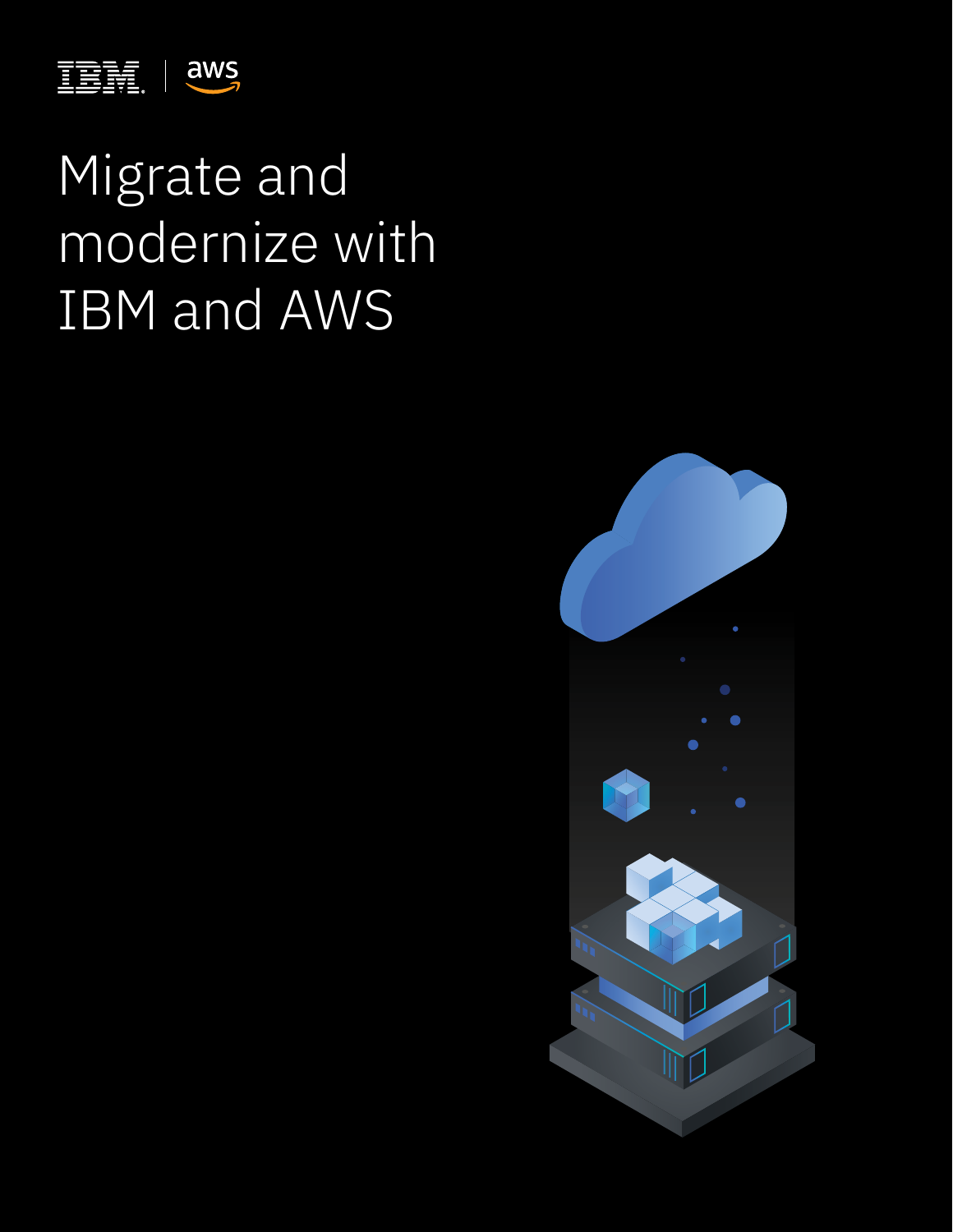### The value of migration and modernization

How do you boost innovation, respond quickly to changing customer demands, and drive sustainable business transformation? For many organizations in a variety of industries, the answer is migrating their infrastructures and applications to the cloud with Amazon Web Services (AWS). On average, migrating to AWS delivers:



Clearly, migrating to AWS is good for business, but it's only one part of a successful cloud journey. While some organizations choose to migrate fast and then modernize their applications and infrastructures by adopting cloudnative technologies, others choose to modernize fast and then move to the cloud. Both approaches maximize the value of cloud migration and reduce operational burden.

The cloud enables faster and more frequent application releases, cost reduction through greater management efficiency and data center consolidation, and the ability to direct more resources toward innovation by outsourcing administrative tasks. Once you're on the cloud, it's much faster and easier to modernize your applications and reap the benefits: increased agility, lower total cost of ownership, and faster, more sustainable results.

1 IDC, [Fostering Business and Organizational Transformation to Generate](https://pages.awscloud.com/rs/112-TZM-766/images/AWS-BV%20IDC%202018.pdf)  [Business Value with Amazon Web Services,](https://pages.awscloud.com/rs/112-TZM-766/images/AWS-BV%20IDC%202018.pdf) February 2018. 2 Nucleus Research, [Guidebook: Understanding the Value of Migrating from](https://pages.awscloud.com/rs/112-TZM-766/images/the-value-of-improved-availability-security-and-performance.pdf)  [On-Premises to AWS for Application Security and Performance](https://pages.awscloud.com/rs/112-TZM-766/images/the-value-of-improved-availability-security-and-performance.pdf), 2020.

#### **Accelerate your cloud migration and modernization journey**

#### The [AWS Migration](https://aws.amazon.com/migration-acceleration-program/)  [Acceleration Program](https://aws.amazon.com/migration-acceleration-program/) (MAP)

is a comprehensive and proven cloud migration program based on AWS's experience of migrating thousands of customers to the cloud. The program packages best practices, tools, expertise, financial incentives, and the experience and solutions delivered by AWS Partners to make cloud adoption easier and help customers reach their business goals faster.

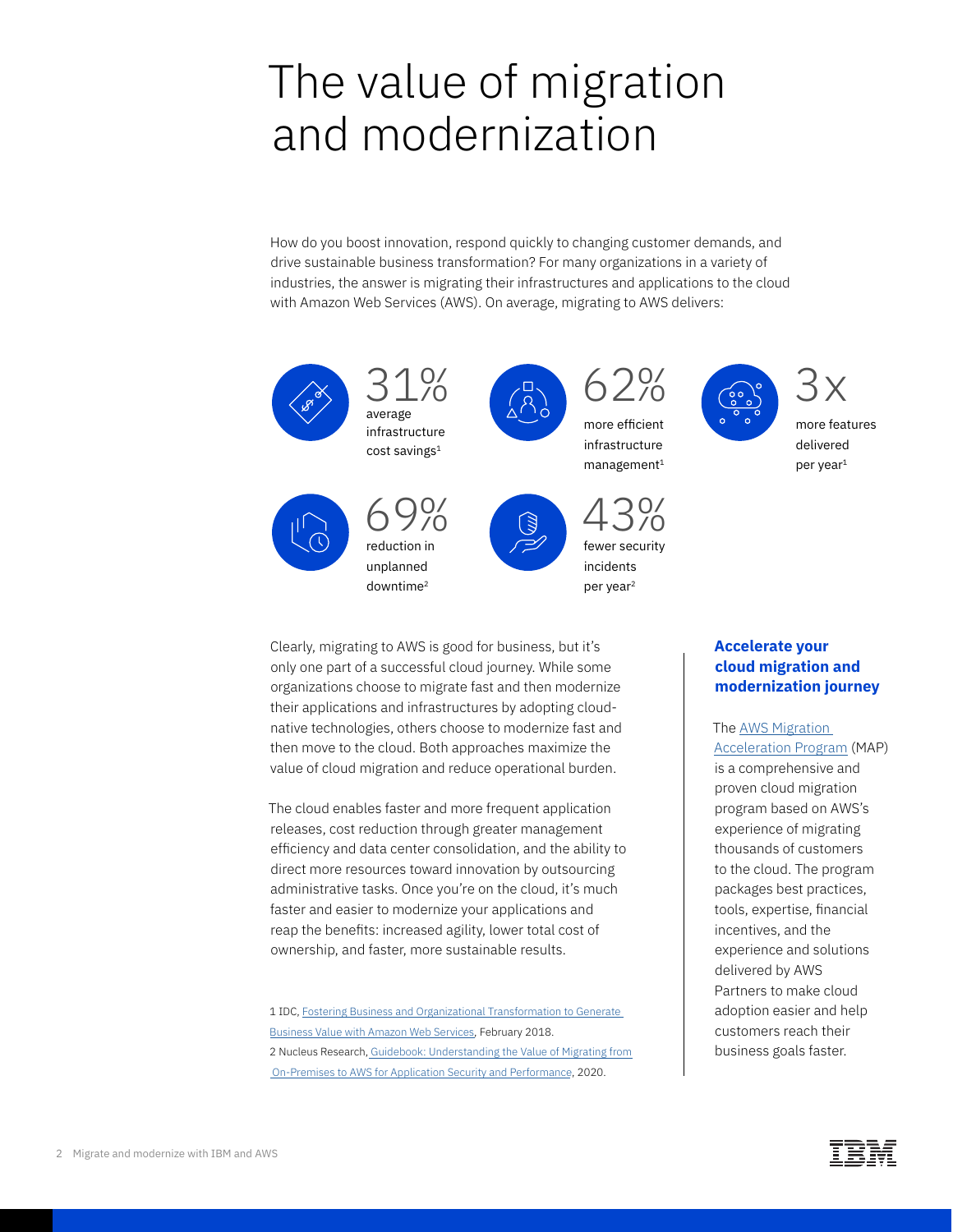

## The need for speed—and a partner

When it comes to migrating and operating in a cloud-first environment, the ability to move fast along the right path is critical. Without speed, organizations risk losing momentum and executive buy-in. When results are realized too slowly, the business case for migration and modernization weakens, potentially jeopardizing the project's funding and support.

Moving quickly is often the best first step, and having a knowledgeable, experienced partner by your side is critical in speeding and smoothing the way. As an AWS Premier Tier Services Partner, IBM helps organizations just like yours accelerate and optimize their AWS cloud adoption, migration, and modernization. IBM services for AWS cloud help you:



**Drive innovation and faster timeto-market** with app development and integration, testing, API, and other IBM services.



**Realize greater value**  by using advanced automation and cognitive analytics to manage complex AWS workloads.



**Speed digital transformation and optimize data**  using data platform services and solutions.

Together, AWS and IBM leverage their deep experience and knowledge to help organizations fuel their migration and modernization journey, driving innovation at speed and scale.

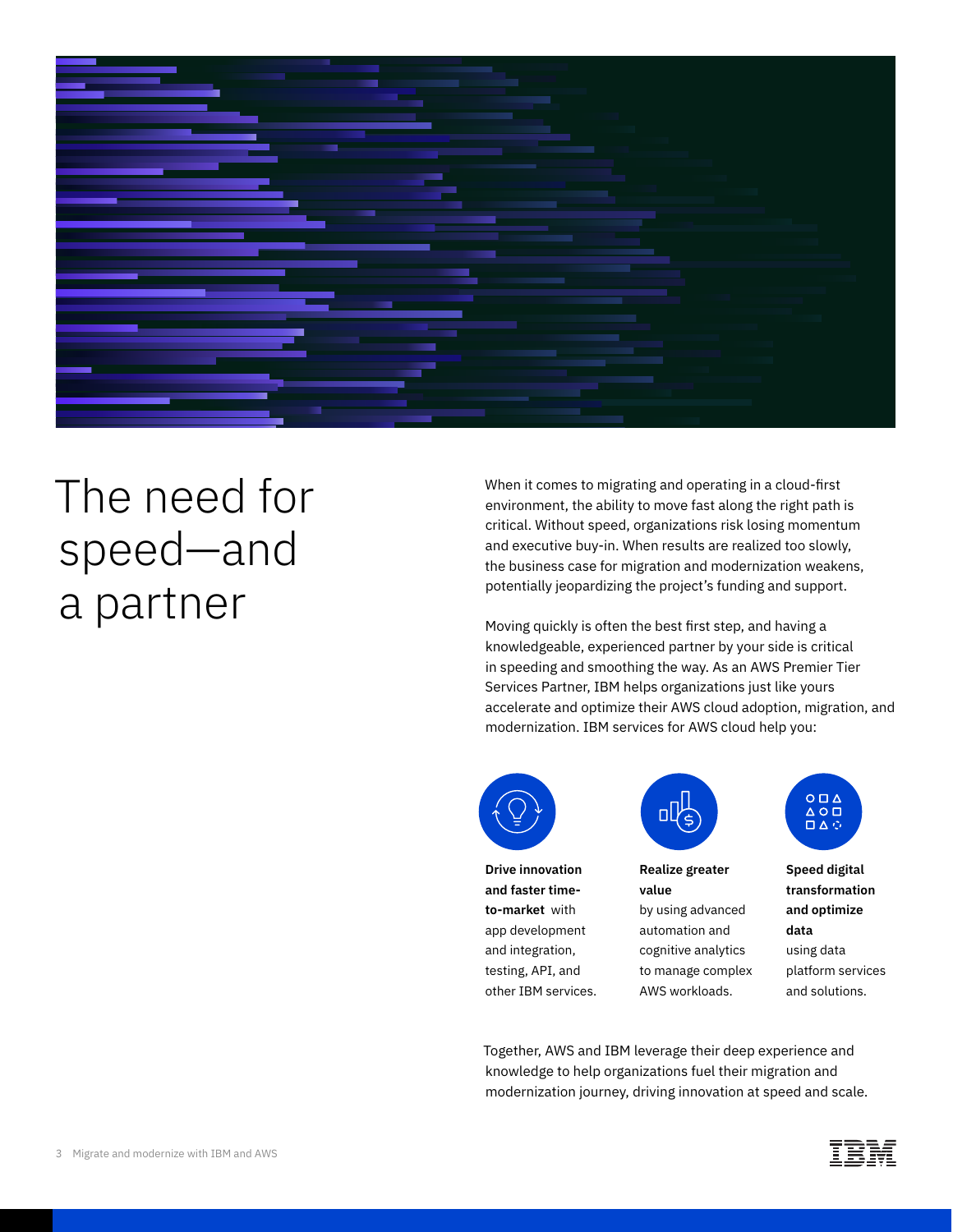

## IBM and AWS: extensive experience meets unique methodology

AWS has helped thousands of businesses successfully migrate to the cloud and has the industry's most comprehensive and mature cloud platform. IBM and AWS work closely with organizations at every stage of the migration journey—from assessing business needs to planning and executing the migration—and deliver proven

tools, methodologies, and expertise to support you throughout your cloud transformation journey.

**Just getting started?** IBM's expertise in security, enterprise scalability, and open innovation with Red Hat OpenShift helps you migrate quickly and seamlessly to AWS.

**Already in the cloud?** IBM helps you move existing workflows to the AWS Cloud, develop cloud-native apps, and optimize your existing AWS cloud environment.

**Ready to go further?** IBM combines deep consulting competency and experience with intelligent workflows, artificial intelligence (AI), and automation to help you achieve your cloud goals.

Together, IBM and AWS have leveraged their unique strengths to create a one-of-a-kind approach to cloud migration and modernization:

**IBM is one of the fastest growing AWS Partners**, with more than 7,000 AWS Certified Cloud Practitioners in more than 200 locations worldwide. What's more, IBM brings the extensive expertise of 8,000+ cybersecurity experts and 38,000+ SAP consultants to every AWS cloud transformation project.

**IBM services** span every step of your AWS transformation journey:

- **• Cloud strategy:** An integrated set of capabilities that delivers an aligned business and IT strategy and operating model with a roadmap to help you realize value from your AWS investment.
- **• Cloud migration and modernization:** Accelerating your digital journey by migrating and modernizing both applications and infrastructure to AWS while simultaneously integrating a DevOps and AIOps-based development and operating culture.
- **• Cloud development:** Co-creation of your next gen digital capabilities to transform your application portfolio and allow your business to harness cloud, data, and AI technologies.
- **• Cloud management:** Secure, predictive, and proactive management of applications and infrastructure with integrated FinOps for cloud.

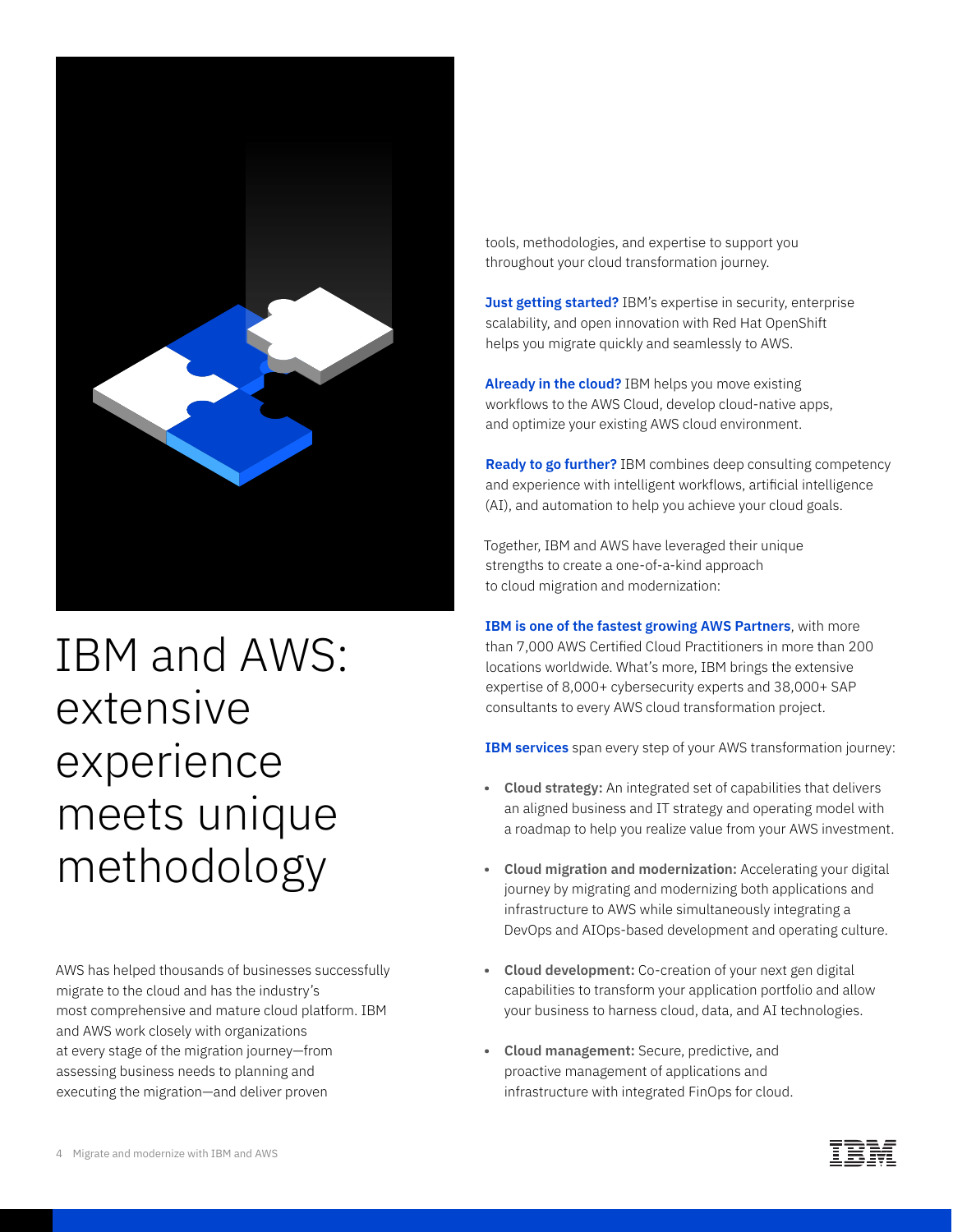

**IBM Cloud Migration Factory Services** are designed to optimize your IT portfolio and embed innovation throughout your organization. Services include:

- **AWS cloud migration:** Migrate to an AWS environment with the help of IBM's differentiated method and toolkit.
- **• AWS cloud modernization:** Accelerate your digital journey by partnering with IBM to modernize your applications and infrastructure, including your DevOpsbased development and operation culture.

With IBM Cloud Migration Factory Services, organizations see up to 25% faster migration and modernization to hybrid and multi-cloud platforms.

**IBM Garage Method for Cloud** is a unique prescriptive approach based on industry best practices and IBM's experience in cloud transformation. This "co-creation" method guides you through the changes and tools needed to take advantage of the cloud by identifying the best starting points and the best path for achieving your organization's cloud goals. When coupled with AWS best practices, IBM Garage Method delivers effective, efficient digital transformation, reducing design time by 75 percent, increasing cloud consumption by 350 percent, and enabling 2x faster time to market. [Explore IBM Garage,](https://www.ibm.com/account/reg/us-en/signup?formid=urx-38886) and discover how this unique methodology can accelerate your digital journey.

**IBM's acquisition of Red Hat** is a unique differentiator, with IBM assets and offerings now integrated into AWS Red Hat open-source solutions.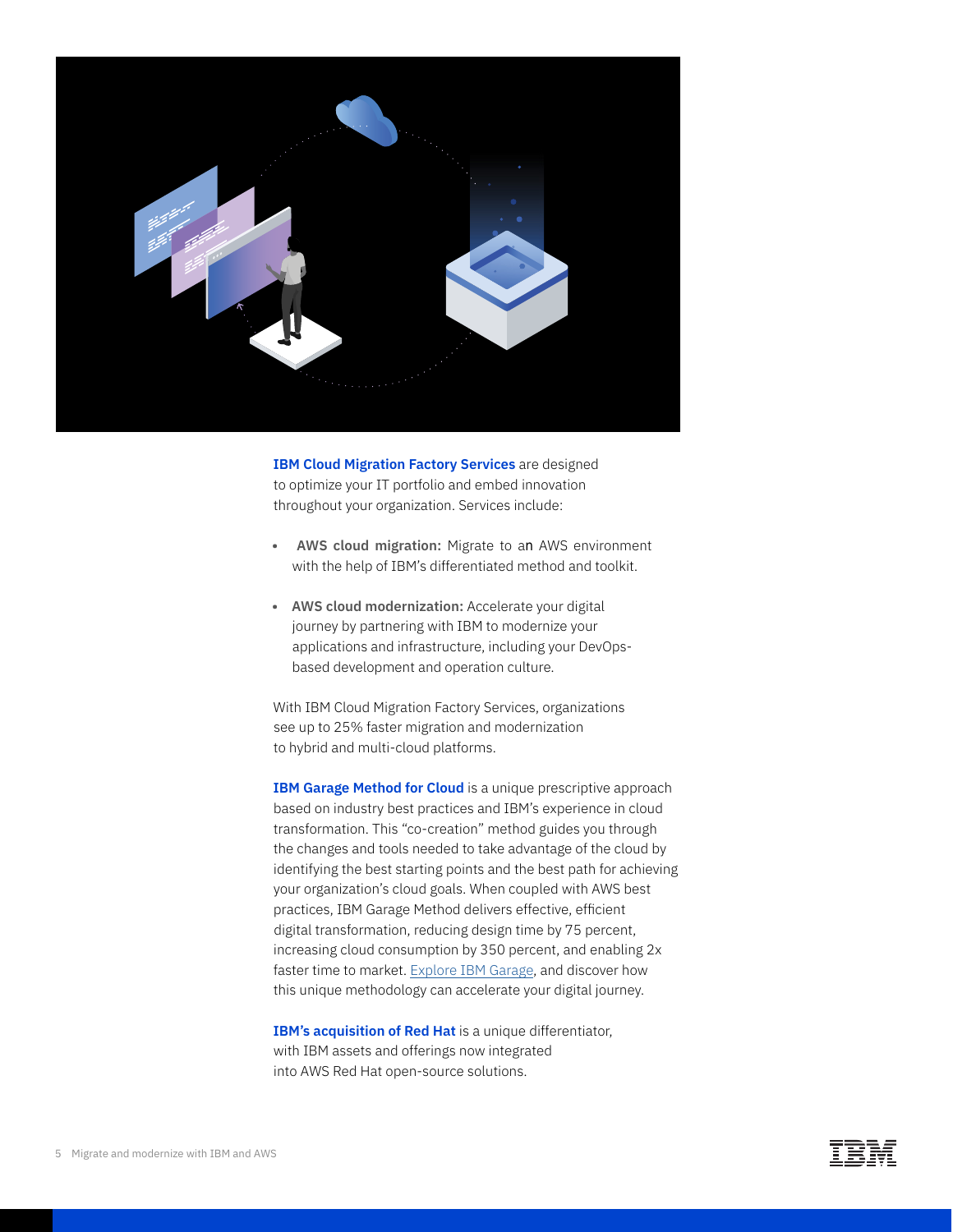

### IBM services for AWS Cloud

Accelerate AWS adoption, modernize applications and infrastructure, and drive open innovation and intelligent workflows with these IBM services for AWS Cloud:

**AWS native build:** IBM helps you build applications that utilize AWS cloud-native capabilities and integrate cutting-edge DevOps tools and practices.

**Open innovation with ROSA: Red Hat OpenShift on AWS is** a fully managed, open-source offering that brings together IBM, Red Hat OpenShift, and AWS to offer unmatched portability, reliability, and resiliency, enabling faster application modernization and lower cost of operations.

**SAP on AWS:** IBM has one of the largest SAP install bases and is a dominant systems integration (SI) provider in SAP migrations to AWS. IBM helps you simplify your move to SAP S/4HANA on AWS without interrupting critical business processes.

**Intelligent workflows:** IBM integrates data, AI, and automation across business processes using AWS Competencies earned as an AWS Premier Tier Services Partner.

**Windows modernization** - IBM cloud experts collaboratively support the modernization and migration of your core Windows application and database workloads to the AWS Cloud.

**Integrated DevSecOps and AIOps:** IBM offers secure enterprise DevSecOps practices infused with AIOps, Site Reliability Engineering (SRE), and self-healing capabilities so you can focus your efforts on other business imperatives.

**Enterprise cloud security: IBM's trusted Security** Services uses advanced frameworks, tools, and critical security use cases to help you meet compliance requirements and secure your data in the cloud.

#### **Resilient and predictable advanced service delivery:**

IBM Services Dynamic Delivery™ is a holistic model of service delivery that integrates technology foundations with virtualized, agile methods and practices, enhanced with AI and automation. It leverages the IBM Garage Methodology to help you navigate your cloud journey.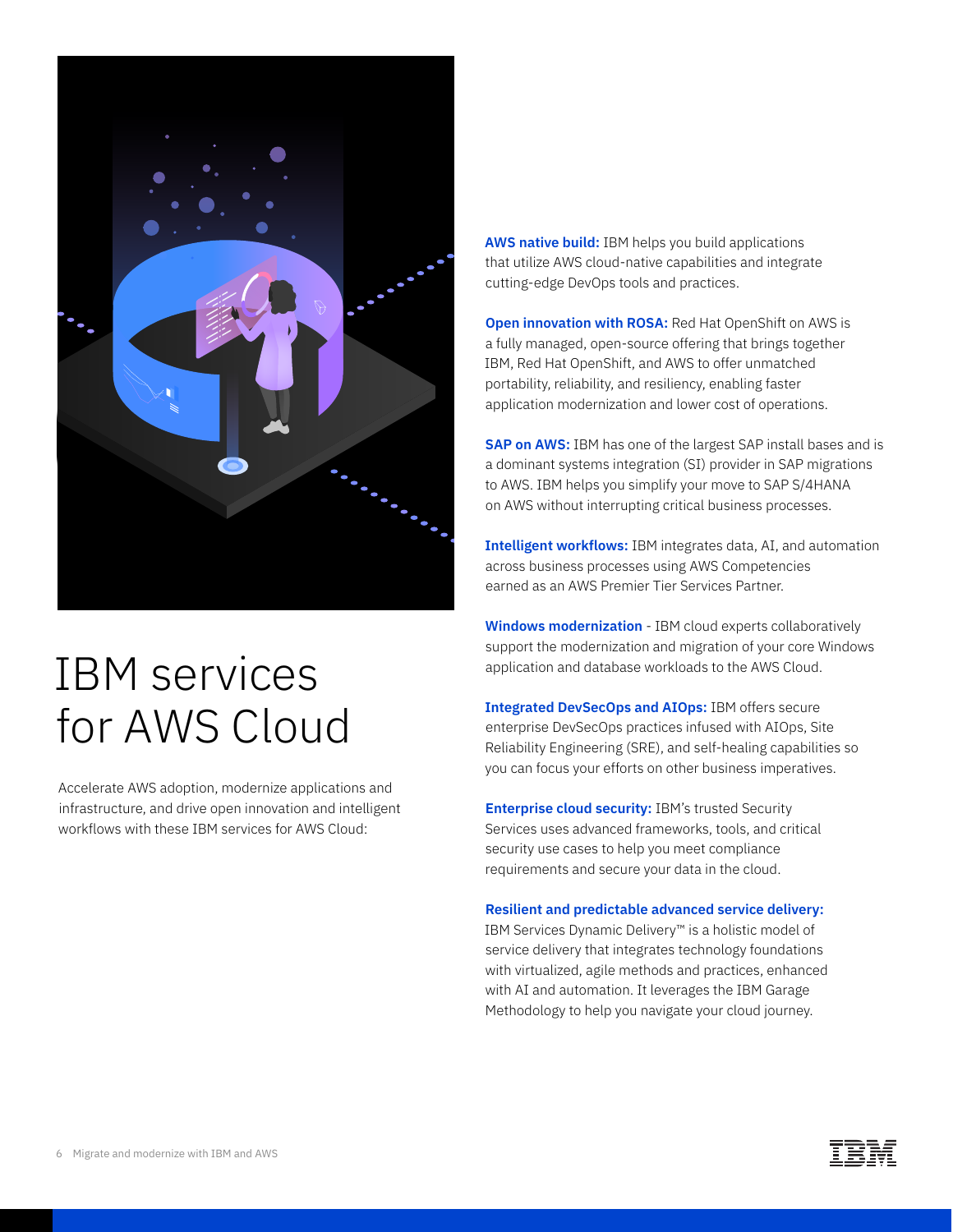

# modernization success story

#### **Phillips Carbon Black**

Specialist manufacturer Phillips Carbon Black realized many of its existing processes could not scale costeffectively, threatening its plans for global expansion. The company engaged IBM to move from SAP ERP onpremises to a next-generation SAP S/4HANA platform hosted on AWS, creating an integrated, scalable, and fully digital business. As a result, Phillips Carbon Black avoided 100 percent of the capital cost associated with new on-prem infrastructure, benefited from an approach that automated 85 percent of the data conversion process during the upgrade, and improved application response times for business users by 30 percent.